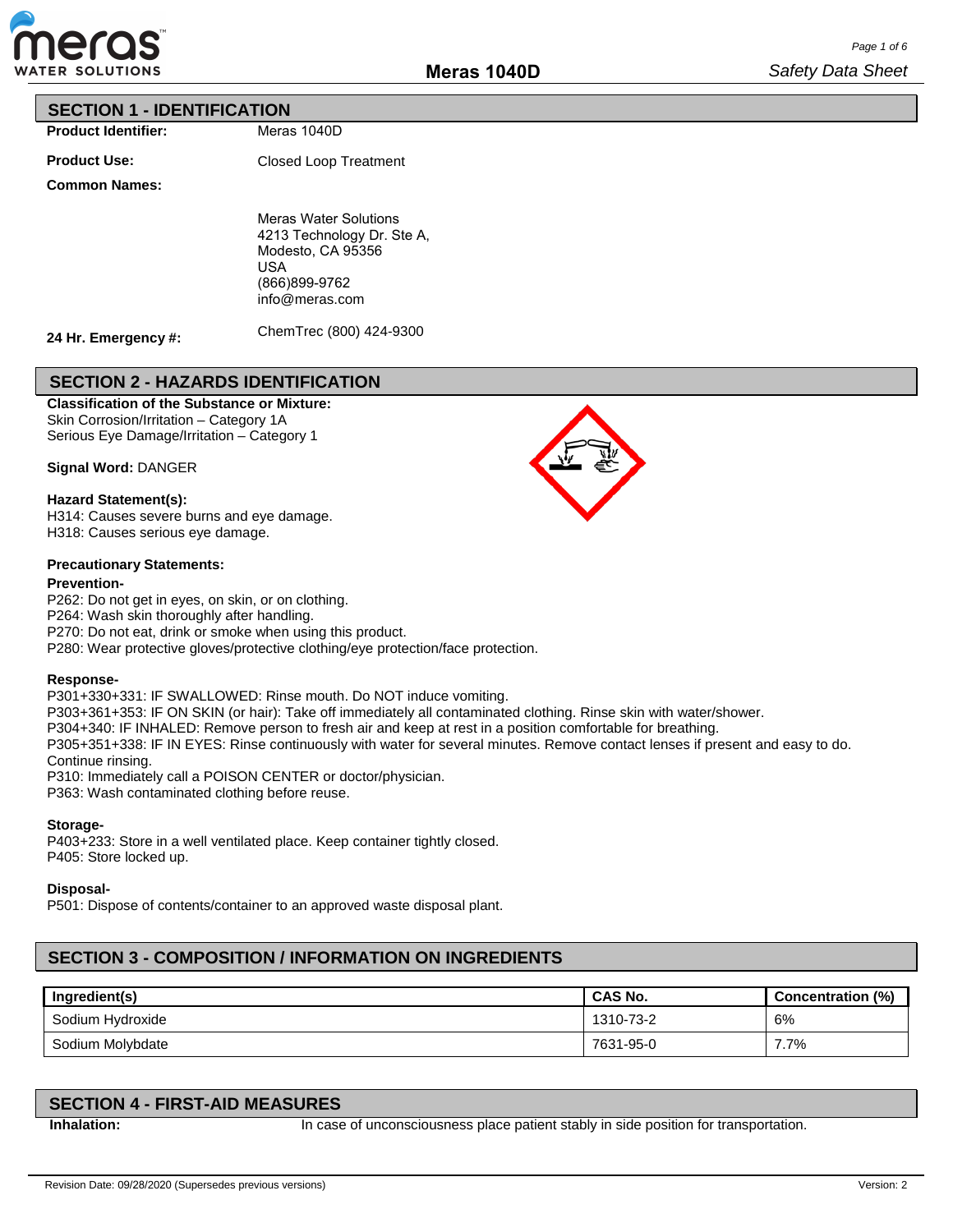| meras                                                                         |                                                                                        | Page 2 of 6              |
|-------------------------------------------------------------------------------|----------------------------------------------------------------------------------------|--------------------------|
| <b>WATER SOLUTIONS</b>                                                        | Meras 1040D                                                                            | <b>Safety Data Sheet</b> |
| <b>Skin Contact:</b>                                                          | Immediately wash with water and soap and rinse thoroughly. Wash clothing before reuse. |                          |
| <b>Eve Contact:</b>                                                           | Rinse opened eye for several minutes under running water. Then consult a doctor.       |                          |
| Ingestion:                                                                    | Drink copious amounts of water and provide fresh air. Immediately call a doctor.       |                          |
| <b>Most Important Symptoms And</b><br><b>Effects, Both Acute And Delayed:</b> | No data available.                                                                     |                          |
| Indication Of Any Immediate                                                   |                                                                                        |                          |

| <b>SECTION 5 - FIRE-FIGHTING MEASURES</b>                                       |                                                                                                                                                                                                                                                                                                                          |
|---------------------------------------------------------------------------------|--------------------------------------------------------------------------------------------------------------------------------------------------------------------------------------------------------------------------------------------------------------------------------------------------------------------------|
| <b>Suitable Extinguishing Equipment:</b>                                        | Dry Chemical<br>Carbon Dioxide<br>Water Fog<br>Foam                                                                                                                                                                                                                                                                      |
| <b>Special Hazards Arising From The</b><br><b>Substance Or Mixture:</b>         | No data available.                                                                                                                                                                                                                                                                                                       |
| <b>Special Protective Equipment And</b><br><b>Precautions For Firefighters:</b> | Firefighters should wear an approved self-contained breathing apparatus (SCBA).<br>Use water spray to cool unopened containers.<br>Use caution. See Section 7 for more information on safe handling.<br>See Section 8 for more information on personal protection equipment. See Section 13 for<br>disposal information. |

| <b>SECTION 6 - ACCIDENTAL RELEASE MEASURES</b> |
|------------------------------------------------|
|------------------------------------------------|

**Medical Attention And Special** 

Ï

**Treatment Needed:** No data available.

| <b>Personal Precautions, Protective</b>                                  |                                                                                                                                                                                                                                                                                                                      |
|--------------------------------------------------------------------------|----------------------------------------------------------------------------------------------------------------------------------------------------------------------------------------------------------------------------------------------------------------------------------------------------------------------|
| <b>Equipment, And Emergency</b>                                          |                                                                                                                                                                                                                                                                                                                      |
| <b>Procedures:</b>                                                       | Wear appropriate PPE. Use respirator if thresholds are exceeded.<br>Keep from contacting skin or eyes.<br>Ensure adequate ventilation.<br>Evacuate personnel to safe areas.<br>Stay upwind of spilled material.                                                                                                      |
| <b>Environmental Precautions:</b>                                        | Prevent further release (leakage/spillage) if safe to do so.<br>Do not allow product to enter drains.<br>Do not allow to drain to environment.                                                                                                                                                                       |
| <b>Methods And Materials For</b><br><b>Containments And Cleaning Up:</b> | Absorb with liquid-binding material (sand, diatomite, acid binders, universal binders, sawdust) or<br>pillows, pads, and absorbing berms.<br>Use neutralizing agent.<br>Dispose of contaminated material according to Section 13. Ensure adequate ventilation.<br>Following product recovery, flush area with water. |
| <b>Reference To Other Sections:</b>                                      | See Section 7 for information on safe handling.<br>See Section 8 for information on personal protection equipment. See Section 13 for information<br>on proper disposal.                                                                                                                                             |

# **SECTION 7 - HANDLING AND STORAGE**

| <b>Handling Precautions:</b> | Avoid contact with eyes, skin, or clothing.                                 |
|------------------------------|-----------------------------------------------------------------------------|
|                              | Keep containers closed when not in use.                                     |
|                              | Keep ignition sources away.                                                 |
|                              | Do not expose containers to open flame, excessive heat, or direct sunlight. |
|                              | Do not puncture or drop containers.                                         |
|                              | Handle with care and avoid spillage on the floor.                           |
|                              | Keep material out of reach of children.                                     |
|                              | Keep material away from incompatible materials.                             |
|                              | Wash thoroughly after handling.                                             |
|                              | Ensure adequate ventilation.                                                |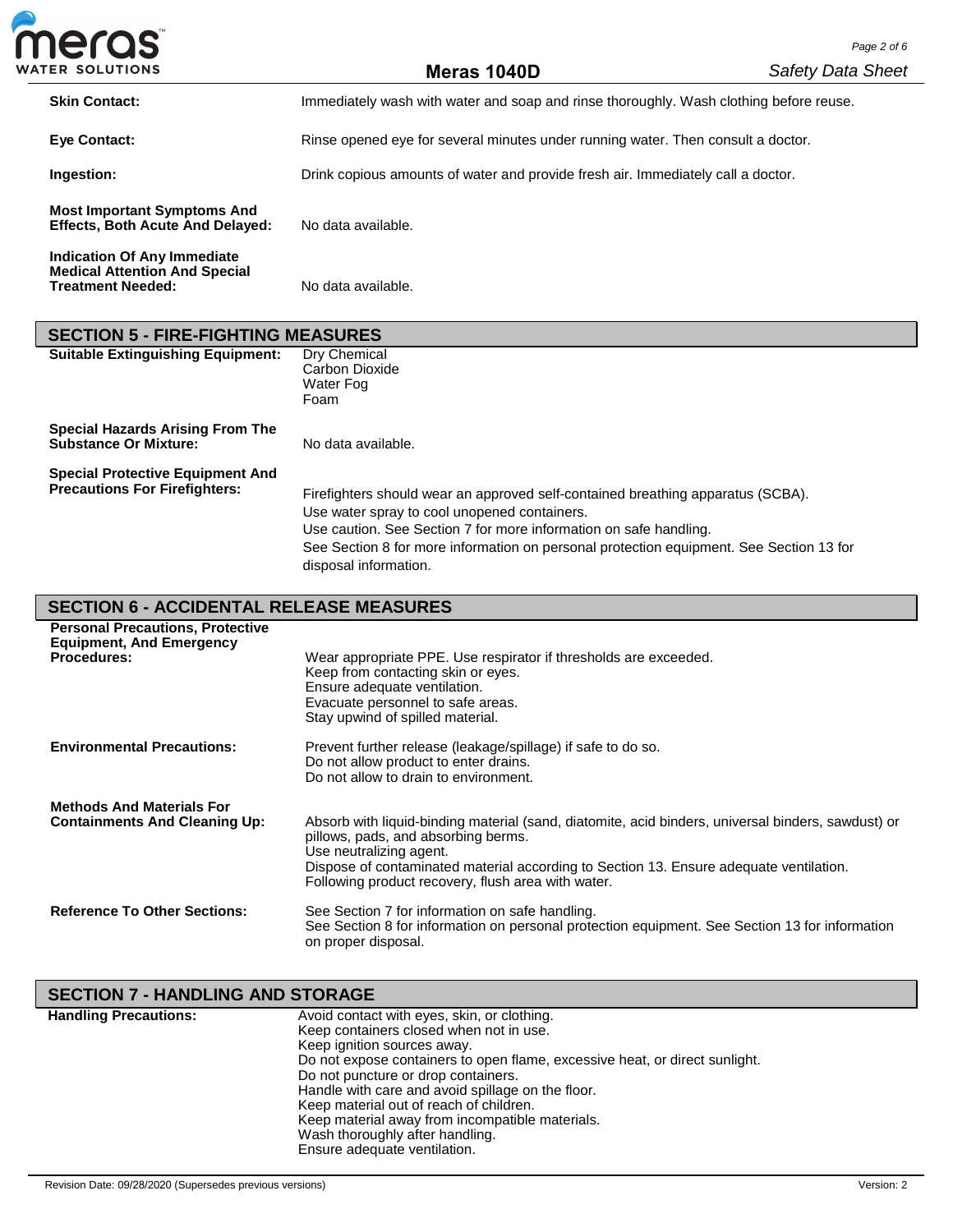

| <b>Storage Requirements:</b> | Keep container tightly closed.<br>Store in a well-ventilated place.<br>Avoid storage in direct sunlight. |  |  |
|------------------------------|----------------------------------------------------------------------------------------------------------|--|--|
| Incompatible Materials:      | Strong acids.                                                                                            |  |  |

## **SECTION 8 - EXPOSURE CONTROLS / PERSONAL PROTECTION**

| <b>Exposure Limits:</b>       |           |                    |                |      |               |            |                    |            |
|-------------------------------|-----------|--------------------|----------------|------|---------------|------------|--------------------|------------|
| Component(s)                  | CAS No.   |                    | <u>AHZC</u>    |      |               | NIOSH      |                    | ACGIH      |
|                               |           | PEL                | <u>Ceiling</u> | STEL | <u>REL</u>    | Ceilinq    | TLV                | Ceiling    |
| Sodium Hvdroxide              | 1310-73-2 | $2 \text{ mq/m}^3$ |                |      | 2 ma/m $^3\,$ | ? ma/m $3$ | $2 \text{ ma/m}^3$ | 2 mg/m $3$ |
| (IDHL: 10 mg/m <sup>3</sup> ) |           |                    |                |      |               |            |                    |            |

#### **Engineering Controls:**

All ventilation should be designed in accordance with OSHA standard (29 CFR 1910.94).

Use local exhaust at filling zones and where leakage and dust formation is probable. Use mechanical (general) ventilation for storage areas.

Use appropriate ventilation as required to keep Exposure Limits in Air below TLV & PEL limits.

#### **Personal Protective Equipment:**

All safety equipment should be tested and approved under appropriate government standards such as NIOSH (US) or EN 166 (EU). Type of protective equipment should be selected based on concentration amount and conditions of use of this material. Full-face vapor respirator may be required as backup to engineering controls when proper engineering controls are not in place to keep TLV and PEL limits below defined thresholds. Respiratory protection must comply with 29 CFR 1910.134.

#### Eye/Face-

•Safety goggles (chemical-resistant).

Skin/Body-

•Gloves (PVC, neoprene, or nitrile).

Respiratory-

•Air-purifying respirator, if thresholds are exceeded.

General Hygiene Considerations-

•Handle in accordance with good industrial hygiene and safety practice.

•Keep away from foodstuffs, beverages, and feed.

•Wash face, hands, and any exposed skin thoroughly after handling.

- •Appropriately dispose of contaminated clothing; wash before re-use, if applicable.
- •Avoid contact with eyes, skin, and clothing.

### **SECTION 9 - PHYSICAL AND CHEMICAL PROPERTIES**

| <b>Form: Liquid</b>                                         | Vapor Pressure (Mm Hg): 23.75 mm Hg                         |
|-------------------------------------------------------------|-------------------------------------------------------------|
| <b>Color:</b> Clear, amber                                  | Vapor Density: No data available.                           |
| <b>Odor: Odorless</b>                                       | Relative Density: 10.17 lbs/gal                             |
| <b>pH:</b> 12.3                                             | <b>Specific Gravity: 1.22</b>                               |
| Melting/Freezing Point: No data available.                  | Solubility in Water: No data available.                     |
| Initial Boiling Point and Boiling Range: No data available. | Partition Coefficient (N-Octanol/Water): No data available. |
| <b>Flash Point:</b> No data available.                      | Auto Ignition Temperature: N/A                              |
| <b>Evaporation Rate: No data available.</b>                 | Decomposition Temperature: No data available.               |
| Flammability (Solid, Gas): No data available.               | Viscosity: No data available.                               |
| Upper/Lower Flammability or Explosive Limits: No data       | Volatiles (% By Weight): No data available.                 |
| available.                                                  | Volatile Organic Compounds (VOC's): No data available.      |

### **SECTION 10 - STABILITY AND REACTIVITY**

**Reactivity:** Not reactive under normal and ambient conditions **Chemical Stability:** Stable under normal and ambient conditions. **Possibility of Hazardous Reactions:** No data available. **Conditions to Avoid:** Heat, flames, ignition sources and incompatibles. **Incompatible Materials:** Strong acids.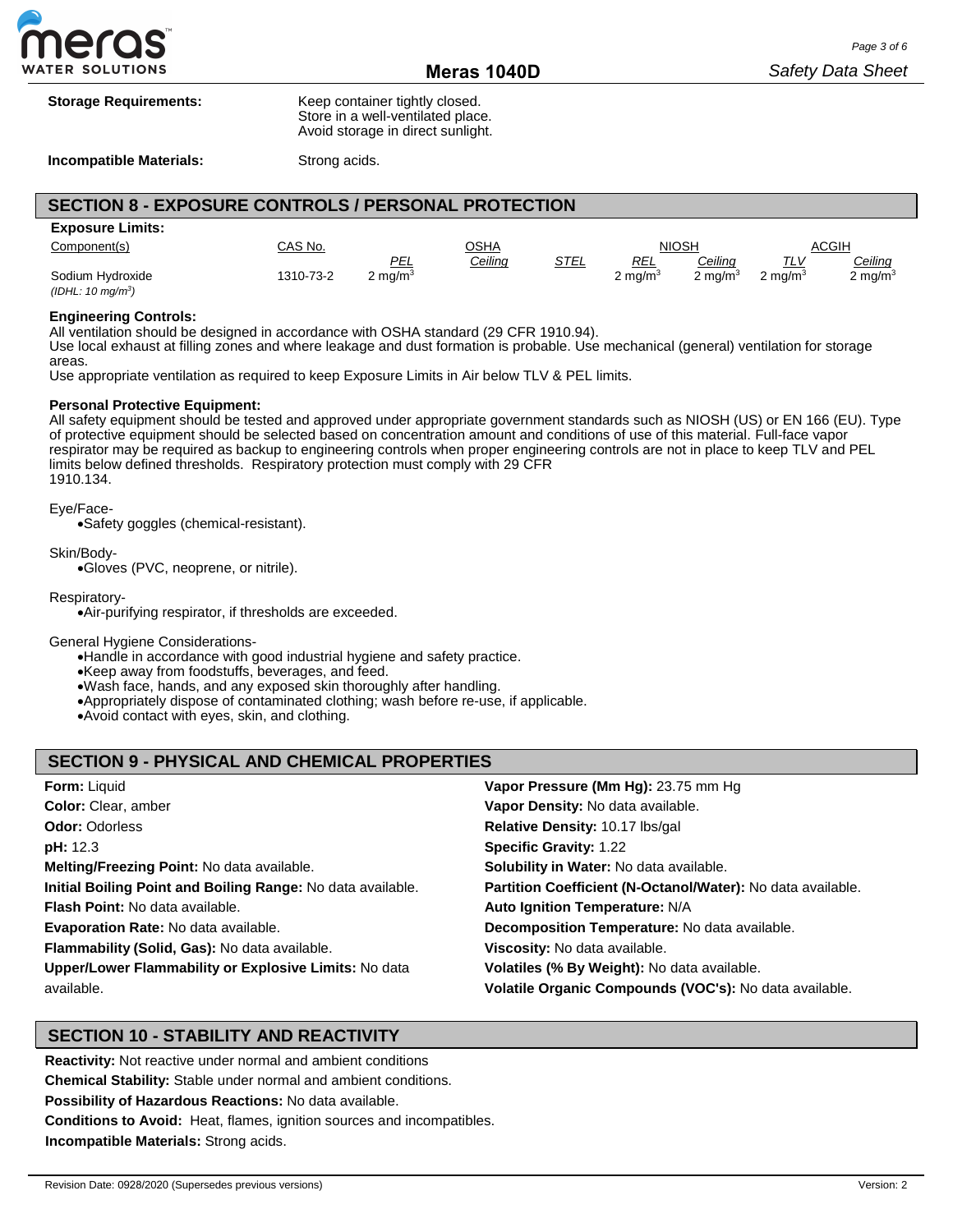**Hazardous Decomposition Products:** No data available.

| <b>SECTION 11 - TOXICOLOGICAL INFORMATION</b>                       |                                                                                                      |  |
|---------------------------------------------------------------------|------------------------------------------------------------------------------------------------------|--|
| <b>Routes of Entry:</b>                                             | Eyes, skin, ingestion,                                                                               |  |
| <b>Acute Toxicity:</b><br>Oral Toxicity (LD <sub>50</sub> )-        | 2,000 mg/kg (Rat)                                                                                    |  |
| <b>Primary Eye Irritation:</b><br><b>Primary Skin Irritation:</b>   | Causes caustic effect.<br>Causes caustic effect.                                                     |  |
| Sensitization:                                                      | No data available.                                                                                   |  |
| Carcinogenicity:<br>IARC-<br>ACGIH-<br>NTP-<br>OSHA-                | No ingredients listed.<br>No ingredients listed.<br>No ingredients listed.<br>No ingredients listed. |  |
| <b>Reproductive Toxicity:</b>                                       | Based on available data, no evidence of reproductive toxicity.                                       |  |
| <b>Specific Target Organ Toxicity-</b><br><b>Single Exposure:</b>   | No data available.                                                                                   |  |
| <b>Specific Target Organ Toxicity-</b><br><b>Repeated Exposure:</b> | No data available.                                                                                   |  |
| <b>Aspiration Hazard:</b>                                           | No data available.                                                                                   |  |

# **SECTION 12 - ECOLOGICAL INFORMATION**

| Ecotoxicity:<br>Sodium Hydroxide-<br>Toxicity to Fish $(LC_{50})$ -         | Western mosquitofish (Gambusia affinis): 125,000 mg/l (24 h)                        |
|-----------------------------------------------------------------------------|-------------------------------------------------------------------------------------|
| Toxicity to Daphnia and Other<br>Aquatic Invertebrates (EC <sub>50</sub> )- | Water Flea (daphnia magna): 40,380 mg/l (48 h)                                      |
| <b>Persistence and Degradability:</b>                                       | No data available.                                                                  |
| <b>Bioaccumulation Potential:</b>                                           | No data available.                                                                  |
| <b>Mobility in Soil:</b>                                                    | No data available.                                                                  |
| <b>Results of PBT and vPvB</b><br>Assessment:                               | This substance is not considered to be persistent, bioaccumulating nor toxic (PBT). |
| <b>Other Adverse Effects:</b>                                               | No data available.                                                                  |

| <b>SECTION 13 - DISPOSAL CONSIDERATIONS</b> |                                                                                                                                                                                                                                                                                                                                                                                                                                                     |
|---------------------------------------------|-----------------------------------------------------------------------------------------------------------------------------------------------------------------------------------------------------------------------------------------------------------------------------------------------------------------------------------------------------------------------------------------------------------------------------------------------------|
| <b>Recommendation:</b>                      | Hazardous wastes shall be managed responsibly.<br>Contact a licensed professional waste disposal service to dispose of this material.<br>Do not allow product to reach the sewage system.<br>Disposal must comply will local, state, and federal regulations.<br>Do not discharge effluent containing this product into lakes, streams, ponds, estuaries, oceans, or<br>other waters unless in accordance with the requirements of an NPDES permit. |
| <b>Cleansing agent:</b>                     | Water should be used as a cleansing agent to rinse empty containers and/or soiled PPE.                                                                                                                                                                                                                                                                                                                                                              |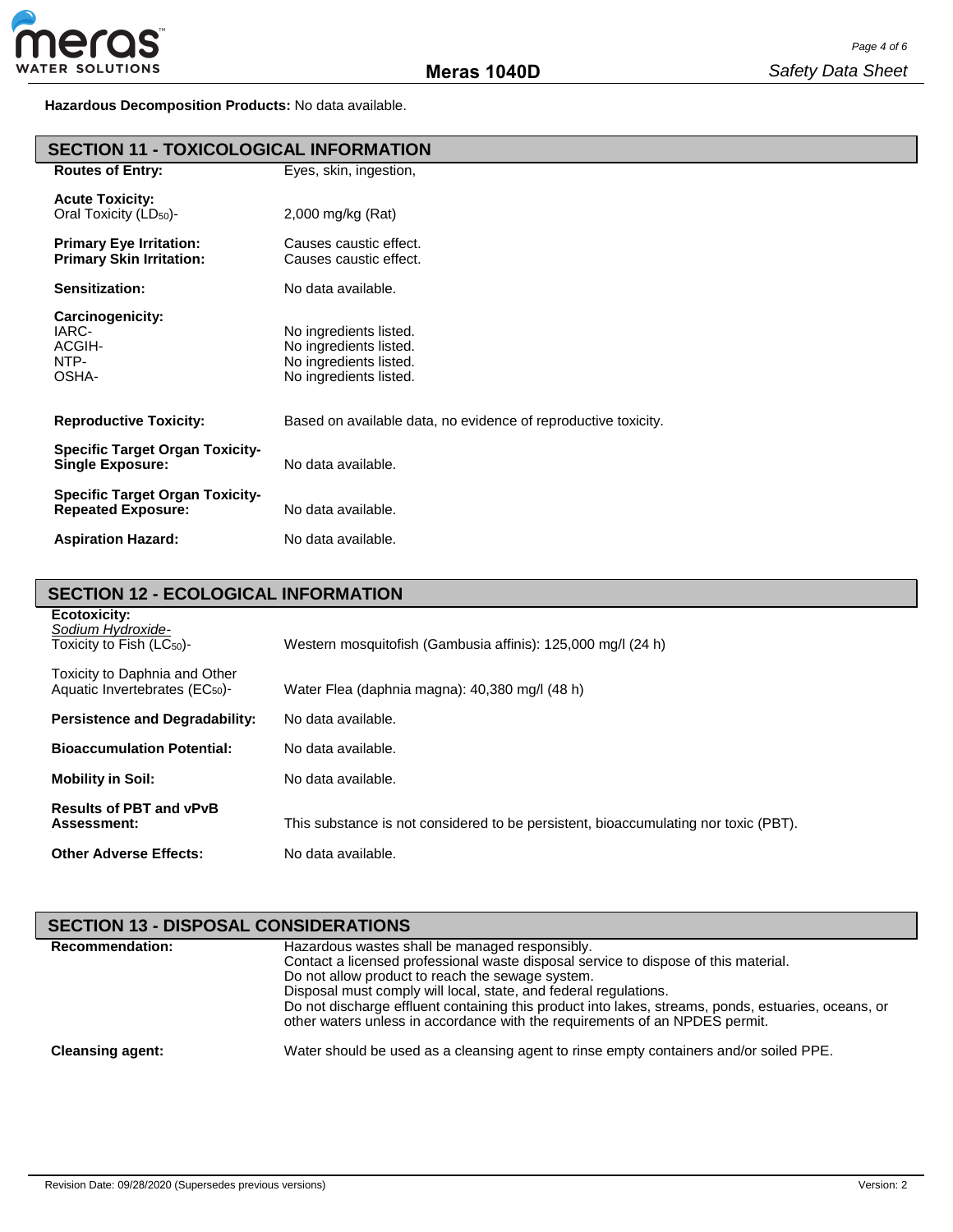

**CORROSIVE** 

**CORROSIVE** 

**CORROSIV** 

## **SECTION 14 - TRANSPORTATION INFORMATION**

## **US DOT**

UN Number: 1760 Class: 8 Packing Group: II Proper Shipping Name: Corrosive liquid, n.o.s. (sodium hydroxide) Marine Pollutant: No

### **IMDG**

UN Number: 1760 Class: 8 Packing Group: II EMS-No.: F-A, S-B Proper Shipping Name: Corrosive liquid, n.o.s. (sodium hydroxide)

### **IATA**

UN Number: 1760 Class: 8 Packing Group: II Proper Shipping Name: Corrosive liquid, n.o.s. (sodium hydroxide)

*Limited Quantity:* 1 L *Excepted Quantity:* E2 (30 ml/500 ml)

## **SECTION 15 - REGULATORY INFORMATION**

## **EPA Registration No.: Cal DPR Registration No.:**

|                                  |           | <b>EPCRA EHS</b> |           | <b>CERCLA HS</b> | <b>CAA 112r</b> | EPCRA 313 | <b>Prop 65 Listed</b> |
|----------------------------------|-----------|------------------|-----------|------------------|-----------------|-----------|-----------------------|
| <b>Listed Hazardous Chemical</b> | CAS No.   | RQ (lbs)         | TPQ (lbs) | RQ (lbs)         | TQ (lbs)        |           |                       |
| Sodium Hydroxide                 | 1310-73-2 |                  |           | 1.000            |                 |           |                       |

| Legend                                                                                                                                                                                                                                                                                                                         |  |
|--------------------------------------------------------------------------------------------------------------------------------------------------------------------------------------------------------------------------------------------------------------------------------------------------------------------------------|--|
| EPCRA- Emergency Planning and Community Right-to-Know Act<br>CERCLA- Comprehensive Environmental Response, Compensation and Liability Act<br>CAA- Clean Air Act<br><b>RQ- Release Quantity</b><br>TPQ- Threshold Planning Quantity<br><b>EPA- Environmental Protection Agency</b><br>DPR- Department of Pesticide Registration |  |

## **SECTION 16 - OTHER INFORMATION**